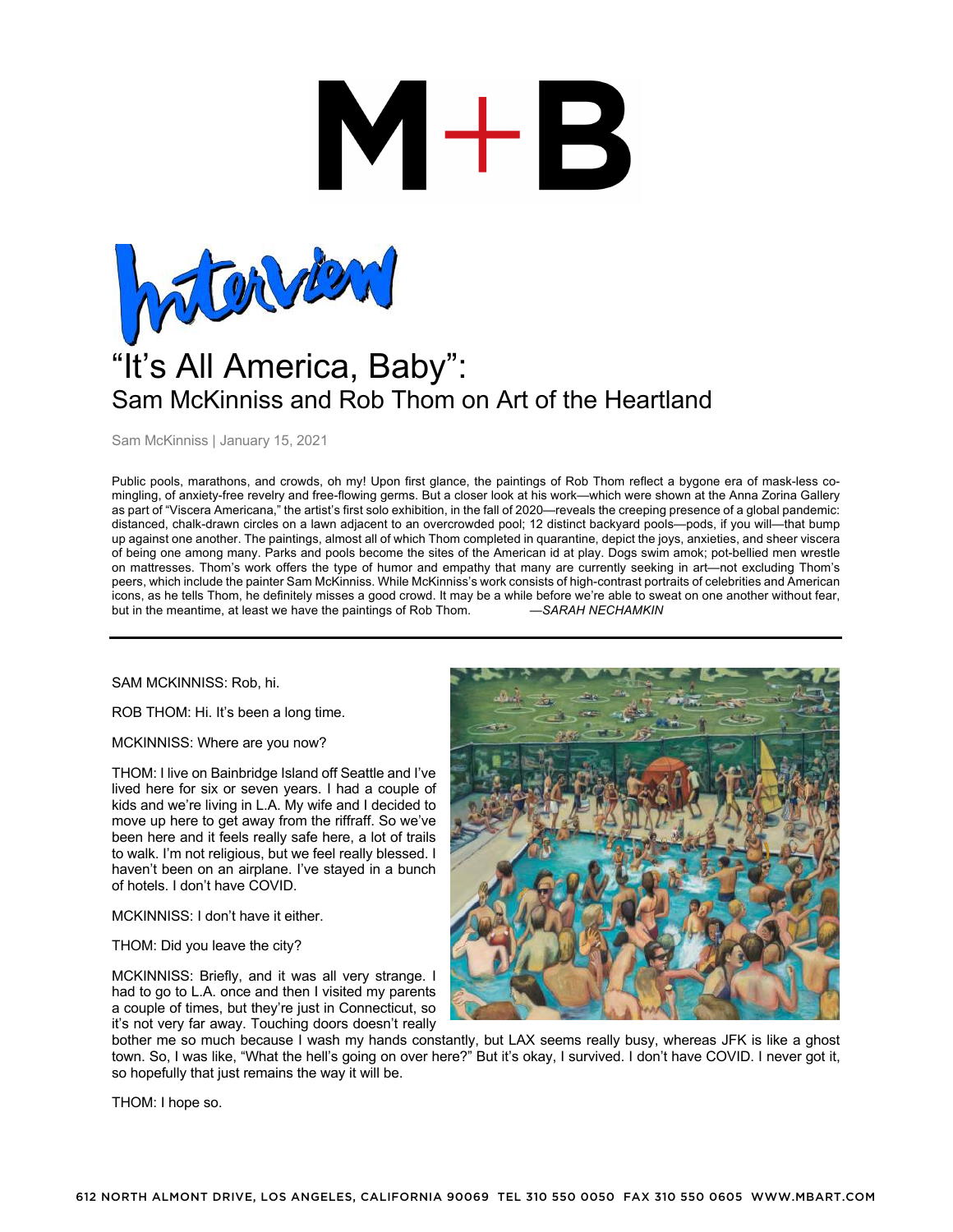MCKINNISS: What was it like making an art show during 2020? I assume you made it all during the pandemic?

THOM: Pretty much, except for that wrestling painting that you had posted [called] "House of Tarnation." That one was sort of painted beforehand. I didn't get to go to the show. I saw it online. It's hard for me to know how the paintings are perceived by people. I mean, I guess that's every artist's dilemma. I can't get inside their heads, so that was missing from not being able to go to an opening and see what the reception is and the responses to the work. I was actually able to adjust a couple of the paintings to be a little bit COVID-specific. Have you made any COVID-related paintings?

MCKINNISS: Yeah. I made a whole body of work that's still in limbo and I'm not really at liberty to talk about it, but at some point, I have a whole show ready to go as soon as the coast is clear. It will see the light of day.

THOM: Did it get postponed?

MCKINNISS: Yeah, which is fine. I mean, we take it in strides. I'm safe, I'm healthy. I had a show that opened a couple of days around Valentine's Day in February 2020.

THOM: Wow. It was right at the door.

MCKINNISS: Exactly. I'm really glad that you didn't back out of your New York show, even though I know it's heartbreaking to not get to, but I got to see it. I was just in the neighborhood and walked past the Anna Zorina Gallery and saw your name in the window and had a flash like, "Shit. I've met that guy. I love that guy's work. We got to go look at this." I was with my friend Borna Sammak. We walked in and I was just very moved. I found the comedy in your paintings very moving. I found it very refreshing. Life is so tragic lately, so I'm glad you didn't cancel your show.

THOM: Well, I'm glad, too because it seems like it had a little bit of an effect. I'm glad that it affected you in that way because that's sort of what it's about. I like it when other painters and artists enjoy it. A lot of it's me trying to amuse myself, and if no one's laughing, then that's no good. But yeah, there's the whole comedy-tragedy element to all of it. I mean, I think that was a feeling, especially in this space of sort of watching the administration bungle it up. Living in South Los Angeles, people would always say, "You got to laugh to keep from crying." That's always stuck with me to make something out of whatever's happening, but also don't fall into the depths of despair and make sad paintings. I don't think I made a sad painting. I tried to bring it up with the all dogs swimming pool [in "Faux Hokusai Cooldown"] with the fake focus on the mural in the back. That's the difference between having a dog and a cat. The cat looks the other way when you walk in the door, but the dog is always happy. So I was trying to bring a little bit of happiness to the world. I'll admit it. It's a little basic.

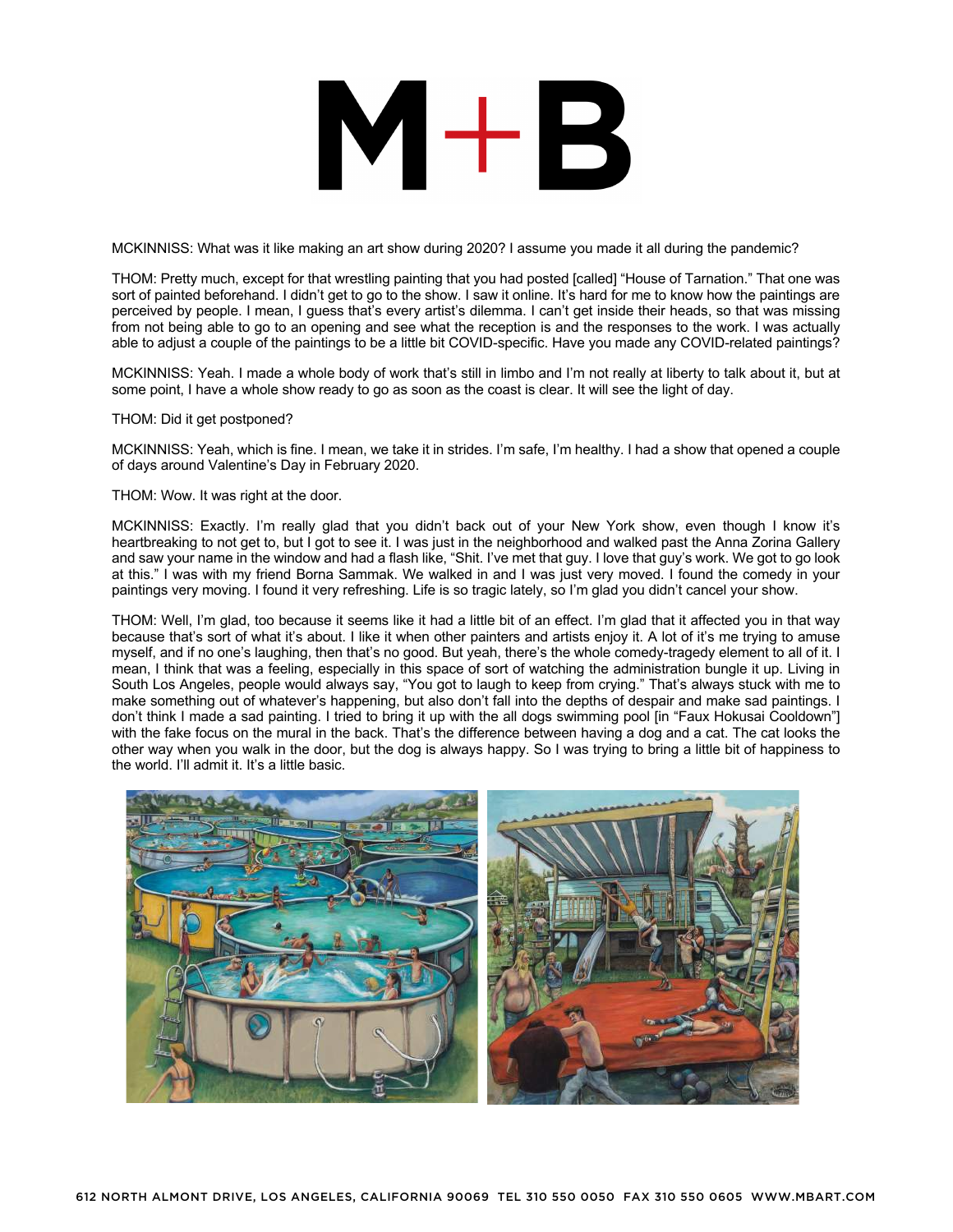MCKINNISS: It becomes a crowd experience and then it becomes an orgiastic experience. It's a moment of joy, but also complete abandon. That was a real moment of release to me, where all the paintings involved crowds. There's never a singular portrait moment. It's always a crowd moment. That's something that I miss about my previous life. We just simply haven't been able to enjoy crowds.

THOM: Yeah, I like that. I was already sort of on that trajectory, making crowd paintings before COVID hit and I think I have a separate experience. I really don't like crowds. Actually, I lived in New York for a year and I remember when I first visited, I was overwhelmed with anxiety. There was so much going on, and now, I live in this place. Living in L.A., you're always surrounded by people and chaos and unpredictability. I think those are the things that put me on edge a little bit, especially community pools. They always weirded me out, so I was trying to address some of that stuff. There's some measure of my personality going into the paintings.

MCKINNISS: The "12 Pool Party" reminded me of all these quarantine pods, but they're all bumped up next to each other and there's a lot of overflow between various pods. That's been my experience of a pandemic. Everyone says they're in a pod, but there's a lot of overflow between the various pods, either socially or sexually or you just bump into people at the drugstore or the grocery store or whatever. So, it was a very alarming painting, but I got a lot of pleasure out of it. Something about "12 Pool Party" brought me to like [Jean-Baptiste] Camille Corot. There was a wonderful landscape art inside of this thing that felt really absurd.

THOM: Yeah, I studied that. That's sort of how I got into the painting world in Santa Barbara. There's a whole landscape tradition here, so I was doing Plein air painting and that's where that came from. I sort of fancied myself a Plein air painter, but I was never very good at it for a while, with my eye on a studio practice more than anything. I hadn't thought of Camille Corot, but it's a really nice connection. I even have a really nice Camille Corot book in my library that I look at occasionally. I connect with art more viscerally and less academically, but I will look at incredible painters with great pallets hoping to do better.

I think I went through the background of that painting, not knowing, should this be a cliff's edge? How does this wind up? And just finding a painterly and easy solution to figure out a background. In all the paintings, you're looking at something staged and maybe that's just an unnatural environment, too. That's sort of what I was thinking about. I didn't know a lot of people with pools in their backyards, but that's typical. An above-ground pool was something I hadn't really seen before I moved here [to Washington].

MCKINNISS: I wanted to ask you about "Grotto Pool," which to me is very Greek. Beyond the comedy of it, it looked like a painting of the "Allegory of the Cave." It seems very Plato to me, and I really loved it for reinventing that allegory.

THOM: It's a big painting with the light burst in the middle and then that weird triangle shape. I thought about Plato's cave and I thought about Mike Kelly, and then I sort of dismissed it. Then I was having a back-and-forth with somebody about sports in artwork and if I could inject sports into something, and I was able to find this pool. The idea was to make this painting that could feel like you were in that space, so that's why I made it large. And then I added sports to the TVs. It became singularly about this cave pool sports experience. I mean, there are other elements to it, but it definitely stays on the surface in that way. The feeling of being in it with the scale is what I was interested in. It's hard to find pictures of crowded pools, but that's my game. I take a beautiful image of the sexy pool somewhere, but then I add a bunch of sort of like fear factor into it.

MCKINNISS: I love that. I respond to the painting on multiple levels. First of all, I think sports are divine. Sports are totally divine and thus, worthy of being the subject of good art. It's about the human body and triumph over adversity and it's about all these things that are very Greek and very wonderful. So that, I'm happy to hear you talk about the painting. It made me really curious. Which brings us back to "House of Tarnation" because wrestling is also technically a sport.

THOM: Yeah, that's a special painting. I had a couple of television pro-wrestling paintings that I had made and that one seemed like the next logical step. That painting is pre-COVID. The house in that painting reminded me, although I took it from the internet, of where we live. We live between the ferry boat and the rest of the island. So people would drive